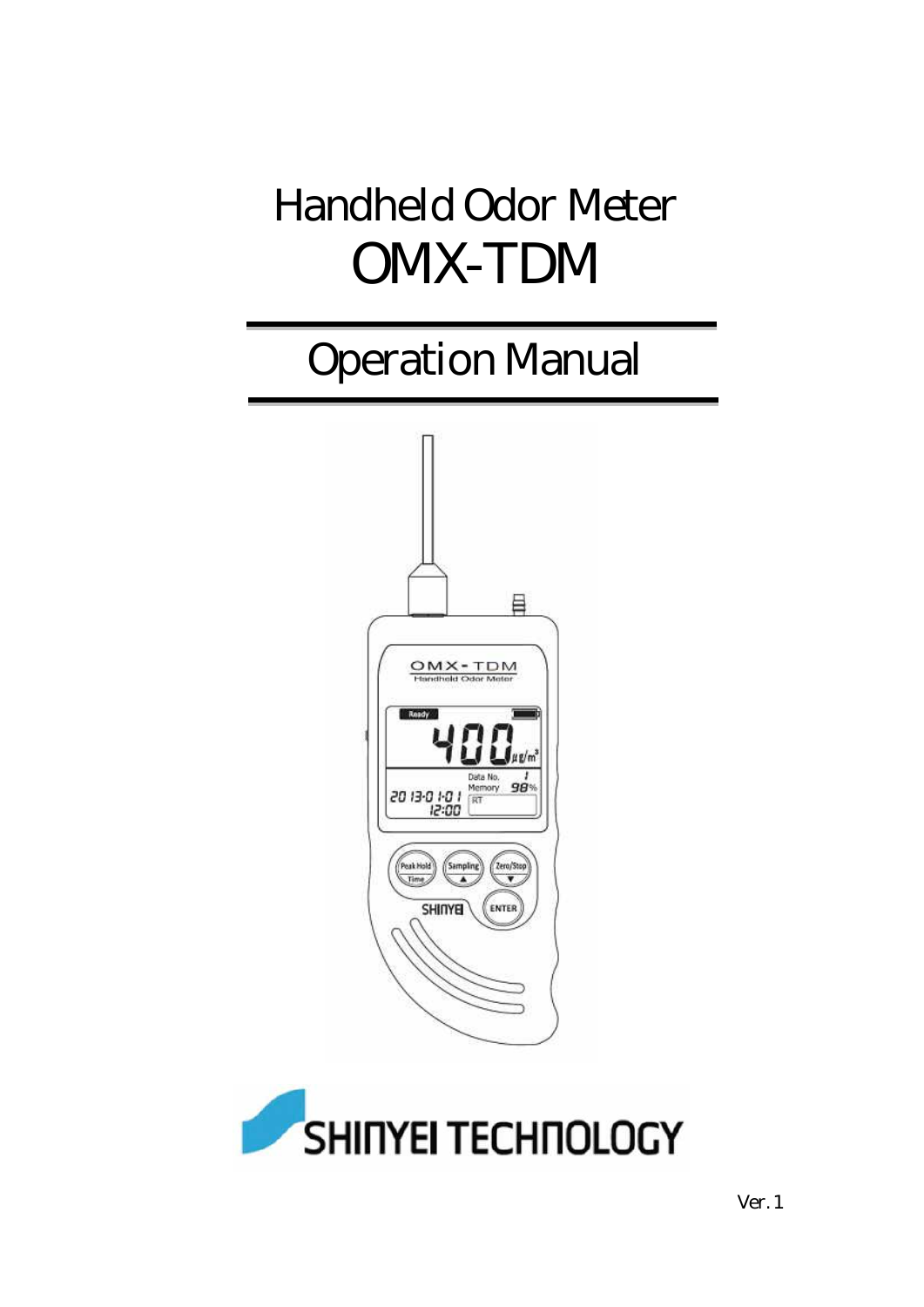## **Table of Contents**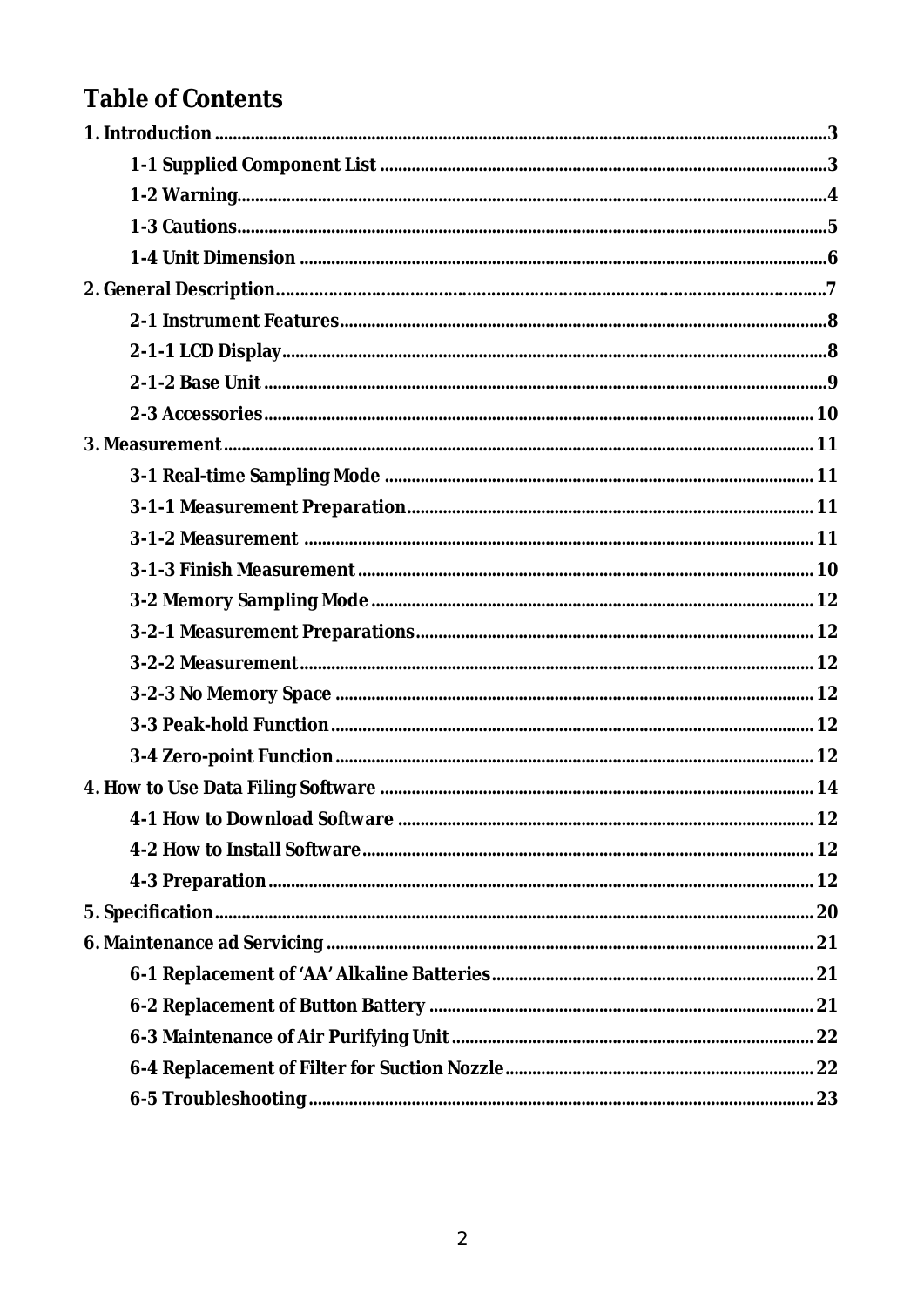#### **1. Introduction 1-1 Supplied Component List**

Handheld Odor Meter OMX-TDM has been packaged carefully and includes all the components necessary for full operation. Upon receipt, check the kit contents carefully to find you received the following items in good condition.

The instrument kit contains:

| <b>OMX-TDM Base Unit</b>                  | 1 |
|-------------------------------------------|---|
| <b>Suction Nozzle</b>                     | 1 |
| AC Adaptor                                | 1 |
| AA Alkaline Battery                       | 4 |
| <b>USB Connection Cable</b>               | 1 |
| Air Purifying Unit                        |   |
| Activated Carbon (50cc/bag)               | 1 |
| Replacement Filter for Air Purifying Unit | 4 |
| Replacement Filter for Suction Nozzle     | 5 |
| <b>Operation Manual</b>                   |   |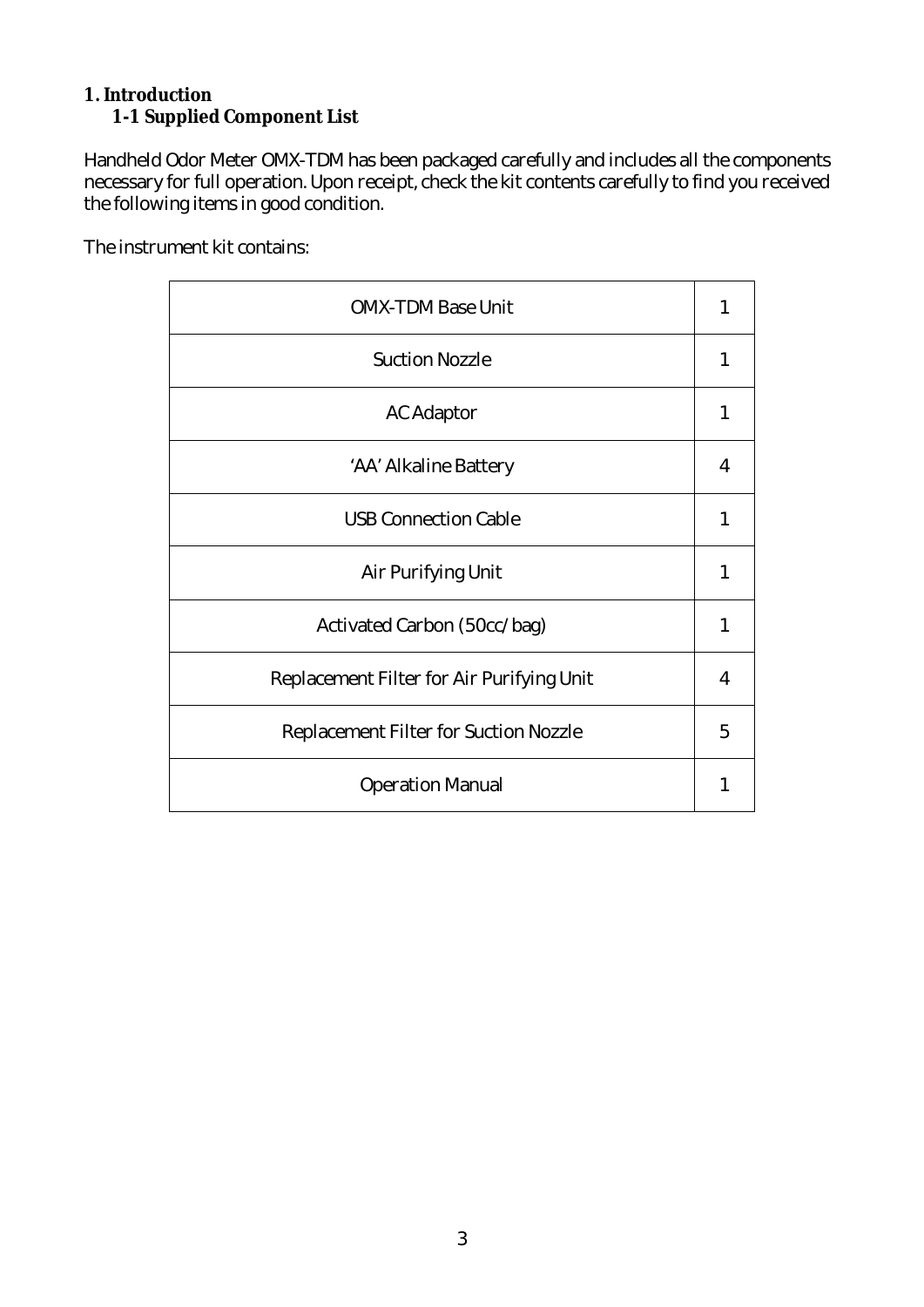#### **1-2 Warning**

### **WARNING**

- Do not use any adaptors except supplied AC Adaptor.
- Do not use in explosive atmosphere. The device is not designed for explosion proof. Do not use it where combustible and/or explosive gases exist.
- Do not dismantle the base unit.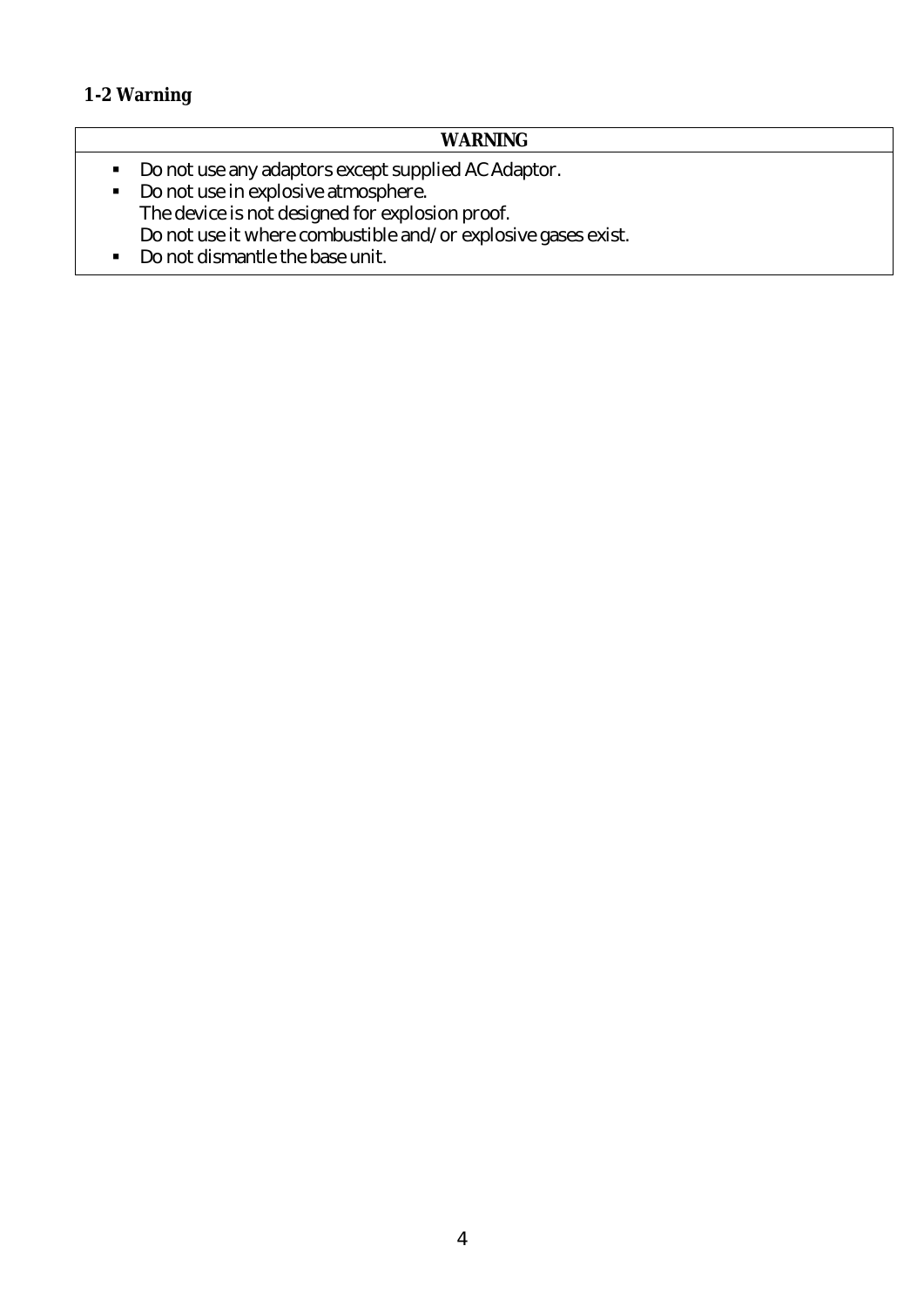#### **1-3 Cautions**

#### **CAUTIONS**

- **Do not install, use, or store the unit at a place where:**
	- Ambient temperature is not in the range of -10 to 40 °C. (14-104°F)
	- Ambient humidity exceeds 90% R.H.
	- Condensation occurs due to rapid temperature change.
	- Corrosive and/or explosive gases exist.
	- -Direct vibration and/or streamoccur.
	- Mush dust, salty materials, and/or iron powders exist.
	- Static electrons, magnetic, and/or electronic noise can occur.
	- -Cool or warmair fromconditionershasdirectinfluence.
	- The unit is exposed to direct sunlight.
	- Heating occurs due to heat radiation.
- **Do not use or store the unit at a place where the following gases exist:**
	- -Extremely concentrated odor
	- Cigarette smoke and/or oil mist
	- Silicon compound gas included in hair spray, adhesive, and silicon rubber etc.
	- High concentrated chloride, acidic substances, corrosive gas, and chlorofluorocarbon etc.
- Exchangenew batteries if battery statusdisplays "Low."
- Do not use rechargeable batteries.
- Do not use liquid such as benzene and/or thinner to clean the unit surface.
- Do not block suction nozzle and/or exhaust nozzle.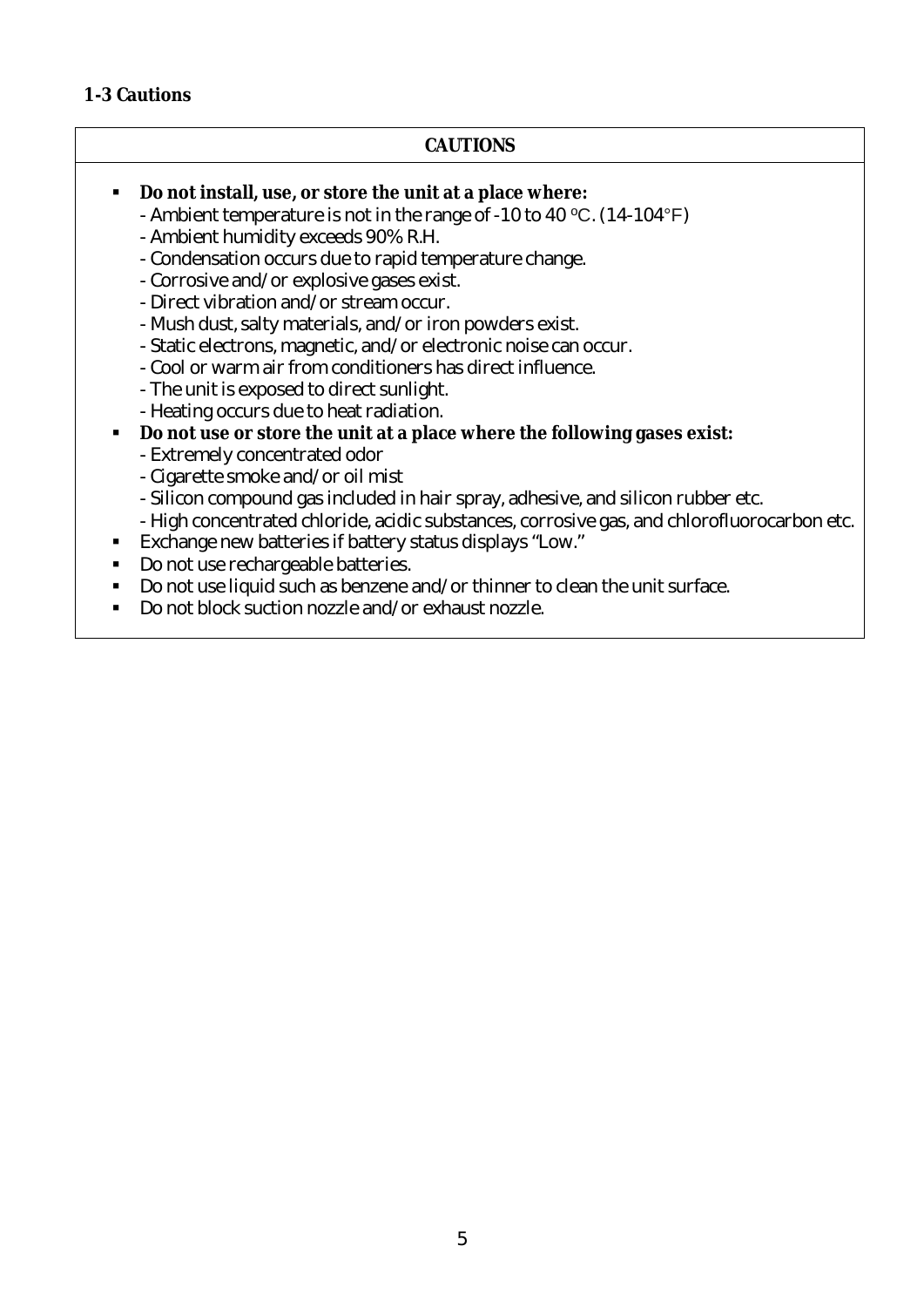#### **1-4 Unit Dimension**



Unit:mm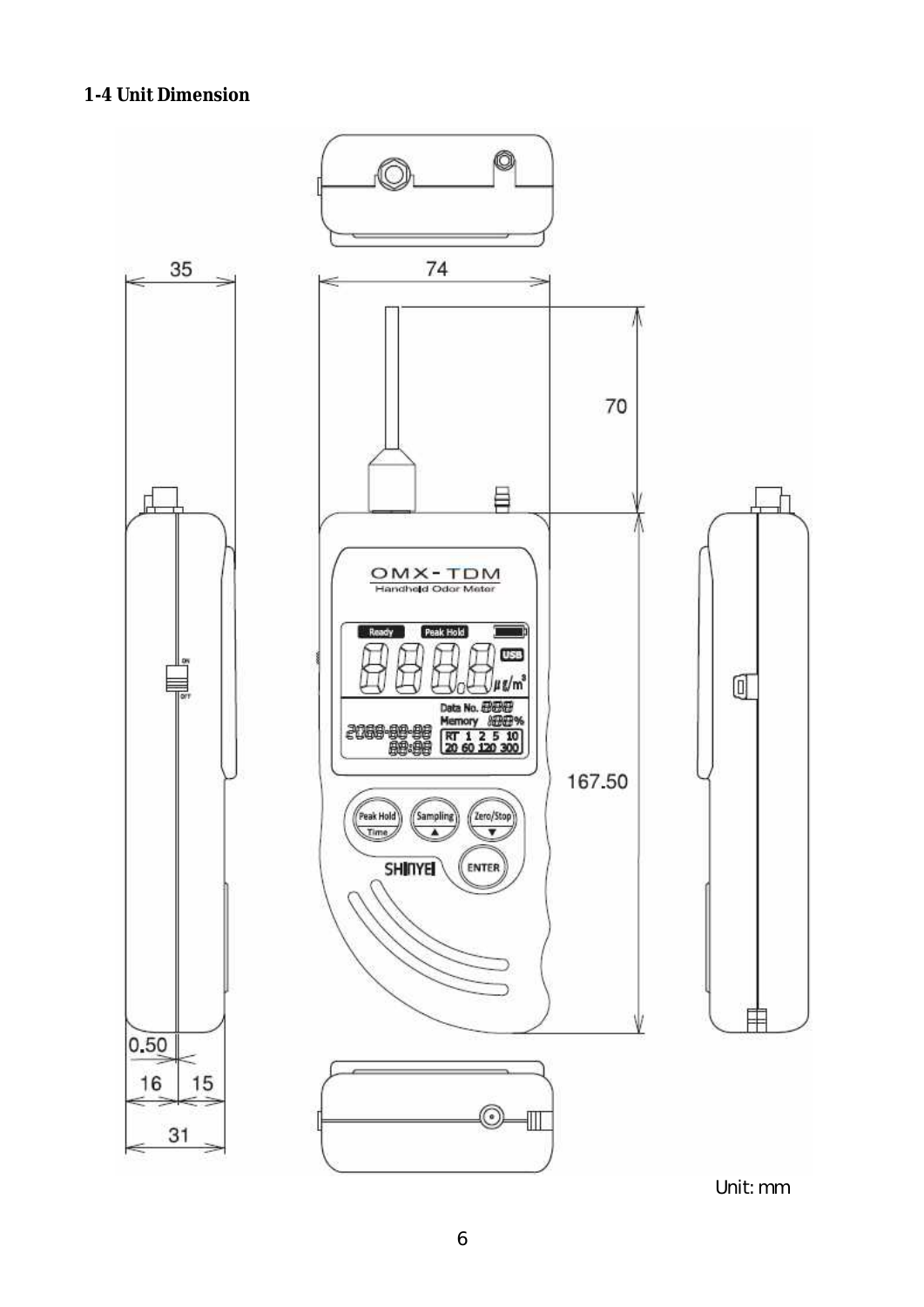## **2. General Description**

Handheld Odor Meter is themost popular simplified tool for odor analysis,which enables to display TVOC as Toluene-value Digital Indication numerically by comparing odor gases and purified air.

The reading shown on display is calculated based on our original principle. By using data filing software, you can transfer measuring data to PC in easy steps.

#### **Toluene-value Digital Indication**

Simply turn on the device and start measuring. Real-time gas concentration converted into Toluene concentration can be measured continuously.

#### **Peak-hold Function**

Maximum strength level can be retained.

#### **Memory Sampling Measurement Mode**

Up to 511 measuring data can be saved upon selecting sampling rate: 1, 2, 5, 10, 20, 60, 120, or 300 seconds.

#### **Transferring measuring data to PC**

By using data filing software, it can transfer measuring data automatically from the device to PC during measurement.

Or, it also can transfer saved measuring data from the device to PC and draw illustrated graph automatically.

To download OMX-TDM Data Filing Software, enter the following URL and go to: http://www.odormonitor.com/download.html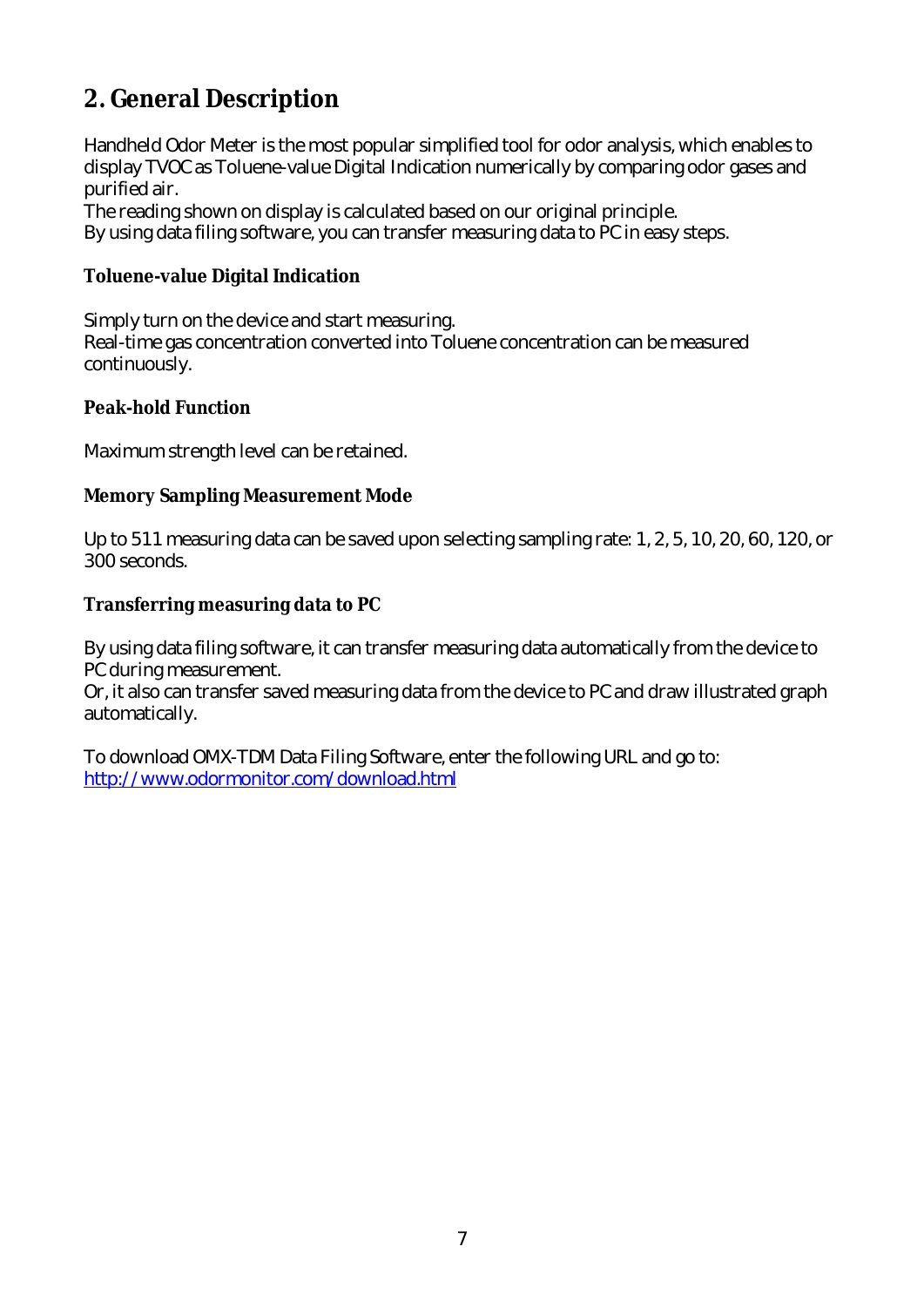#### **2-1 Instrument Features 2-1-1 LCD Display**



| No. | <b>Name</b>                         | <b>Function</b>                                                                                                                                                                                  |
|-----|-------------------------------------|--------------------------------------------------------------------------------------------------------------------------------------------------------------------------------------------------|
|     | Ready                               | After turning, it will be blinking for about ten minutes for initializing.<br>Start measuring after Ready stops blinking.                                                                        |
|     | Toluene-value Digital<br>Indication | Gas concentration converted into Toluene concentration is displayed<br>from 0 to 9999 in $\mu$ g/                                                                                                |
|     | <b>Calendar Function</b>            | Upper: Year-Month-Date<br>Lower: Hour-Time                                                                                                                                                       |
|     | Peak Hold                           | Maximum strength level can be retained.                                                                                                                                                          |
|     | <b>Battery Status</b>               | <b>HEER</b> Full<br><b>INCORDIAL EXAMPLE IN STATE IN A SOCIAL METAL</b> Sto 4 hours.<br><b>EXAMPLE Measurable for 1 to 2 hours.</b><br><b>EDDD Low Change battery.</b><br><b>DODD No Battery</b> |
|     | <b>USB</b>                          | USB Cable is connected.                                                                                                                                                                          |
|     | Data No.                            | Number of stored data is shown.                                                                                                                                                                  |
|     | Memory                              | Remaining memory capacity is displayed from 0 to 100%.                                                                                                                                           |
|     | Sampling Rate                       | Select sampling rate: RT (*), 1, 2, 5, 10, 20, 60, 120, or 300 seconds.                                                                                                                          |

Real-time Sampling (\*) The value is displayed in every 3 second continuously. By using Data Filing Software, the data is saved per a second.

Memory Sampling Sampling rate can be selected: 1, 2, 5, 10, 20, 60, 120, or 300 seconds.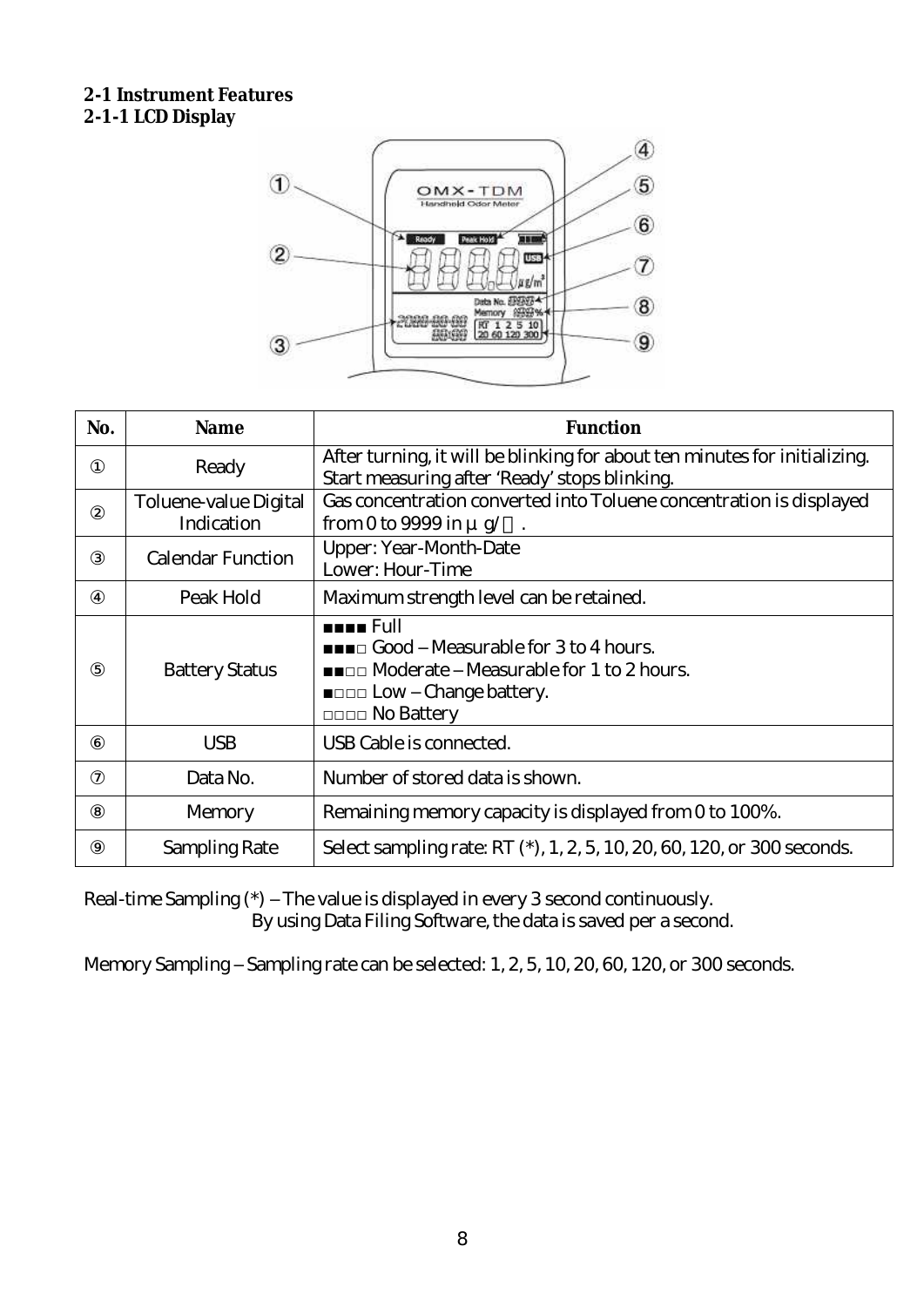#### **2-1-2 Base Unit (OMX-TDM)**



| No. | <b>Name</b>               | <b>Function</b>                                                                                               |
|-----|---------------------------|---------------------------------------------------------------------------------------------------------------|
|     | Peak Hol                  | -Hold three seconds for Peak-hold Function.<br>-Hold and turn on the device at the same time to set Calendar. |
|     |                           | -Select Sampling rate.<br>-Set Calendar.                                                                      |
|     |                           | -Use for Zero-point Mode.<br>-Set Calendar.                                                                   |
|     | <b>ENTER</b>              | Confirm Sampling Rate and/or Zero-point Mode.                                                                 |
|     | Power Switch              | Turn on and off the device.                                                                                   |
|     | <b>AC Adaptor</b><br>Port | AC Adaptor is connected to the port.                                                                          |
|     | <b>Suction Nozzle</b>     | Nozzle to take sampling air and/or object gases.                                                              |
|     | <b>Exhaust Nozzle</b>     | Sampling air and/or object gases are exhausted.                                                               |
|     | <b>USB Port</b>           | USB attached USB cable to connect the device to PC.                                                           |
|     | <b>Battery Box</b>        | Open or close to replace batteries.                                                                           |
|     | Hook Pin                  | Use for straps.                                                                                               |

#### **Calendar Settings**

- 1. Hold **AN ARRY 2018** and turn on the device at the same time.
- 2. When Year is blinking, change to the arbitrary number.
- 3. Press  $_{\text{(syst)}}$  to confirm the number.
- 4. Repeat Step 2 and 3 to set month, date, hour, and minute.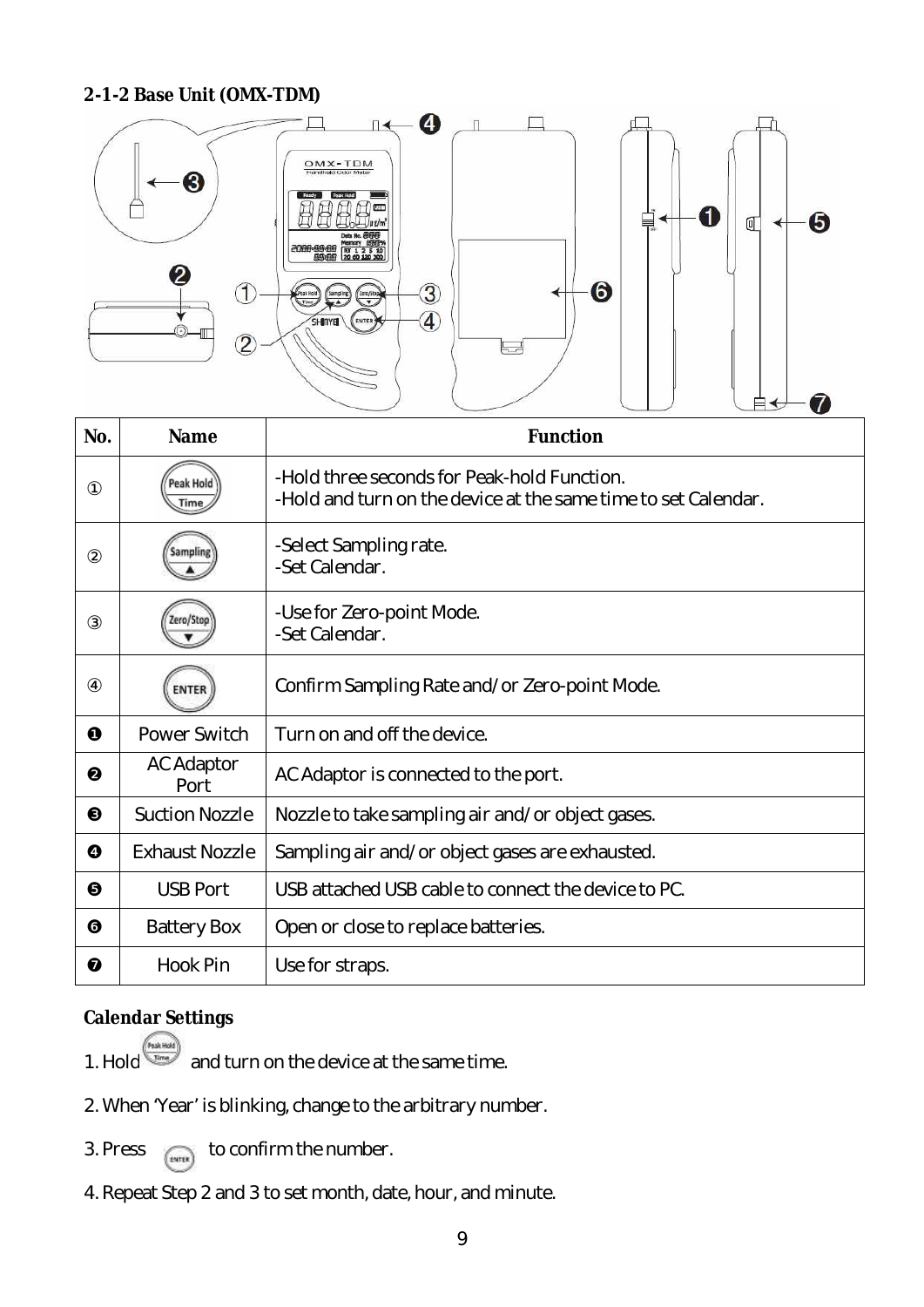#### **2-2 Accessories**

| Name                                      | Function                                                                                 |
|-------------------------------------------|------------------------------------------------------------------------------------------|
| AC Adaptor                                | AC adaptor can be connected to the device during the<br>measurement.                     |
| Air Purifying Unit                        | Attach the unit to Suction Nozzle for Zero-point Mode.                                   |
| <b>Activated Carbon</b>                   | Exchange activated carbon when deodorizing using<br>Air Purifying Unit is not effective. |
| Replacement Filter for Air purifying Unit | Replace the filter when deodorizing using Air<br>Purifying Unit is not effective.        |
| Replacement Filter for Suction Nozzle     | Replace the filter when it gets dirt.                                                    |
| <b>USB Connection Cable</b>               | Use USB Connection Cable to transfer measuring data<br>from the device to PC.            |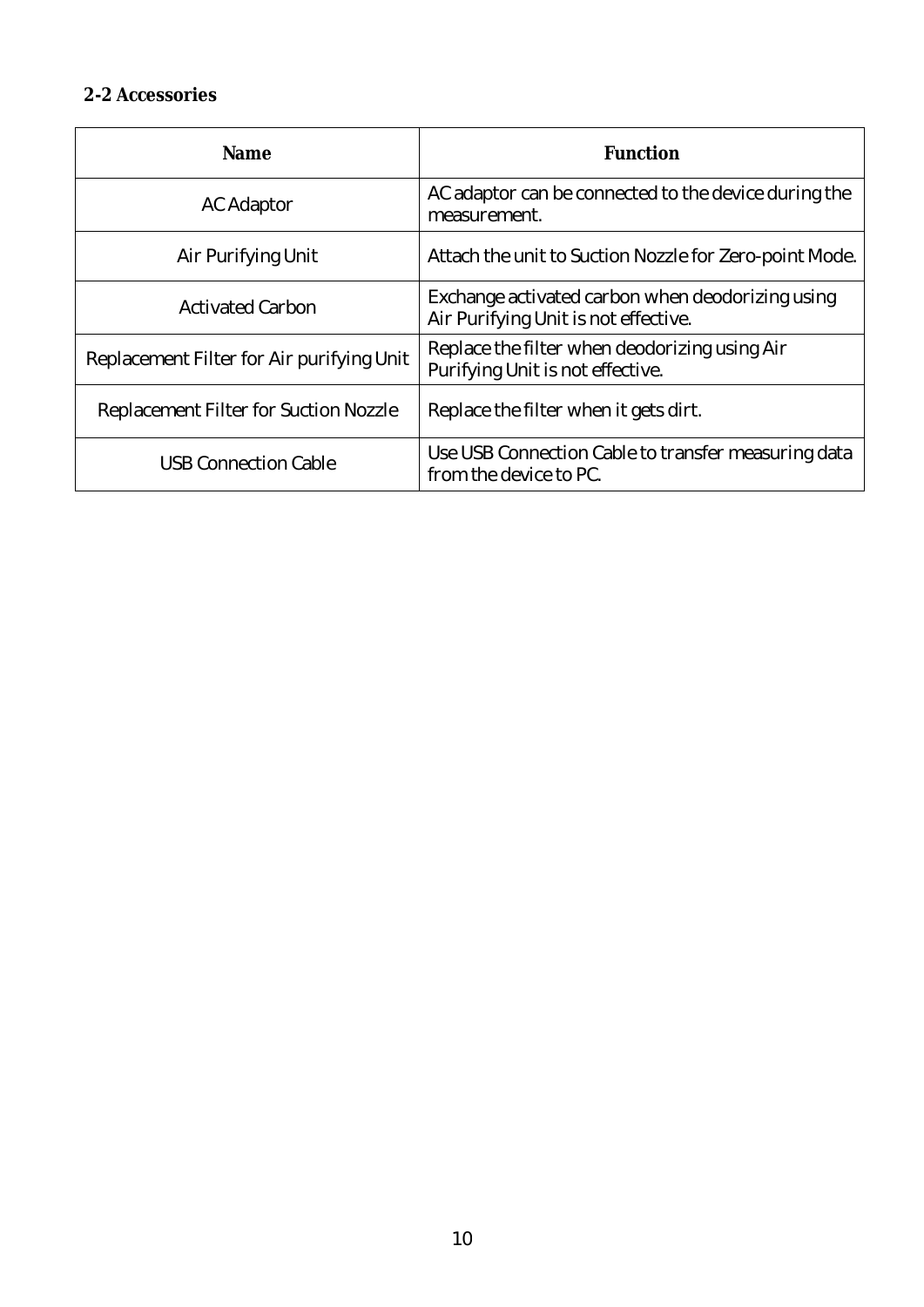#### **3. Measurement**

#### **3-1 Real-time Sampling Mode**

#### **3-1-1 Measurement Preparation**

- 1. Placefilter to Suction Nozzle.
- 2. Attach Suction Nozzle to the device before measurement.



3. Use AA alkalinebatteriesor ACAdaptor. UseACadaptor for longer measurement.



4. Turnon thedeviceat clean ambient. It takes about two minutes for the device initializing and start measuring. At the point when initializing is done, the device sets the point as Zero point. To get the zero point stable, initializing at clean ambient is recommended. Air Purifying Unit is used to set Zero point forcibly. (Go to 3-5)

#### **3-1-2 Measurement**

- 1. Turn on the device and wait for about ten minutes until Ready stops blinking and initializingisdone.
- 2. Start measuring.
- 3. Use OMX-TDM Data Fling Software if necessary.

#### 3-1-3 Finish Measurement

Turn off the devise when the displayed value shows close to O.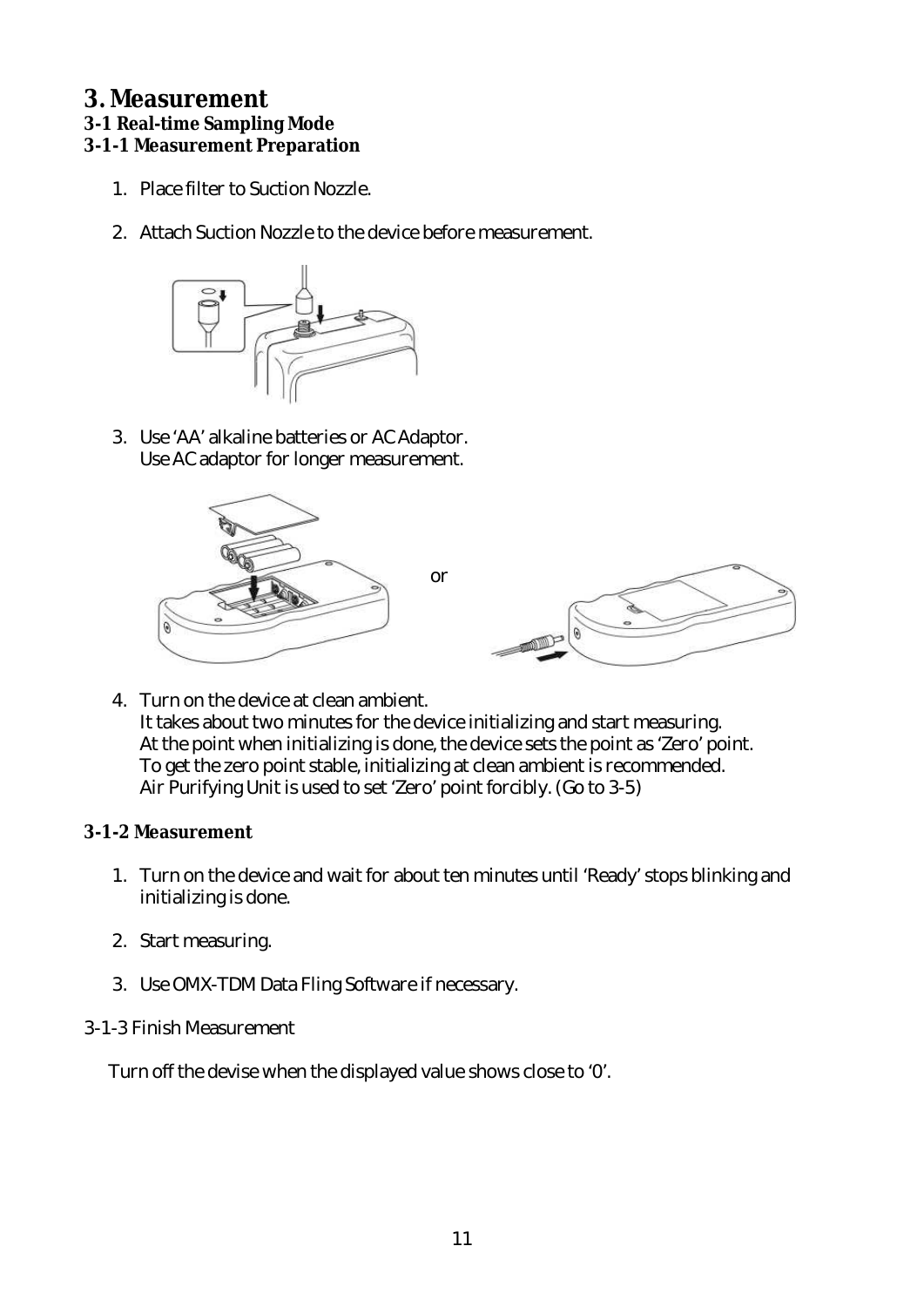#### **3-2 Memory Sampling Mode 3-2-1 Measurement Preparations**

Refer to 3-1-1 on Pp11.

#### **3-2-2 Measurement**

- 1. Press button until Calendar and Sampling Rate on LCD display starts blinking.
- 2. Select Sampling Rate by pressing.
- 3. Press to finish selecting Sampling Rate.
- 4. Press, and to finish Memory Sampling measurement and save measuring data.

#### **3-2-3 No Memory Space**



Memory overflow occurs when theinternal memory is full.

If there is no space remained, Calendar on LCD display starts blinking, and Data No. becomes  $O<sub>1</sub>$ 

To delete saved memory in the device, press Sampling and Zero/Stop at the same time while the device is off and turn on the device while the two buttons are held.

\*Saved memory in the device will not be deleted automatically when it is transferred to PC.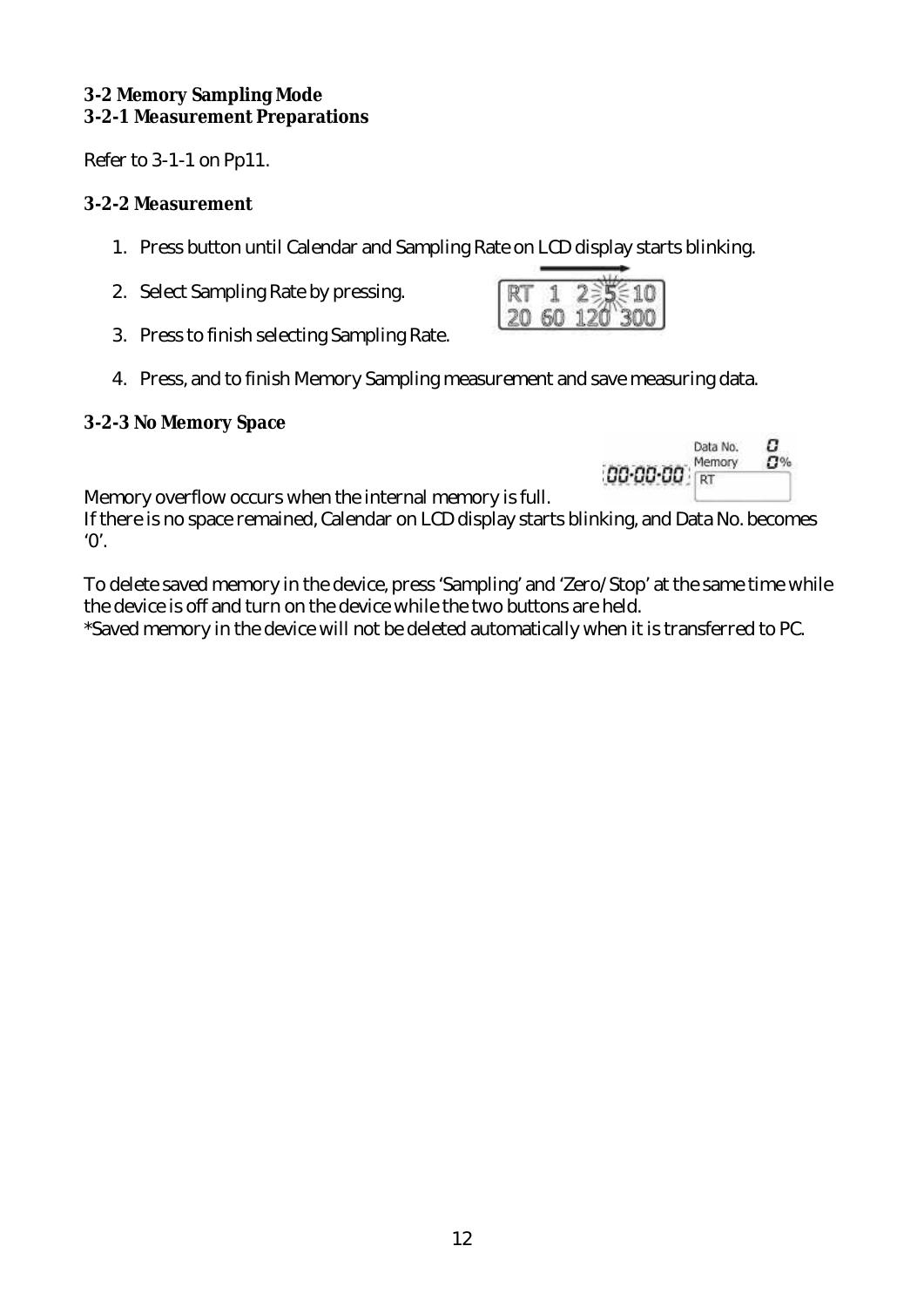#### **3-3 Peak-hold Function**

Press Range Peak-hold button for over three seconds during Real-time Sampling. By this function, the highest value would be keeping displayed until the values are exceeded other highest values.

Press Range Peak-hold button for over three seconds again to cancel the function.

\*This function will not beshown on thesaved data.

#### **3-4 Zero-point Function**

After the two-minute initializing, the device will display the value 0 regardless of the measurement environment.

If you would like to set measuring values to 0 forcibly or measure values more accurate, connect Air Purifying Unit as shown in below.



- 1. Press Zero/Stop button until Calendar on LCD display starts blinking.
- 2. Press Enter until Calendar on LCD display stops blinking.
- 3. Press Zero/Stop button again after 1. If you would cancel operating Zero-point Function.

\*If you proceed Zero-point Function at where the air is polluted, the displayed value shows 0 at clean air environment.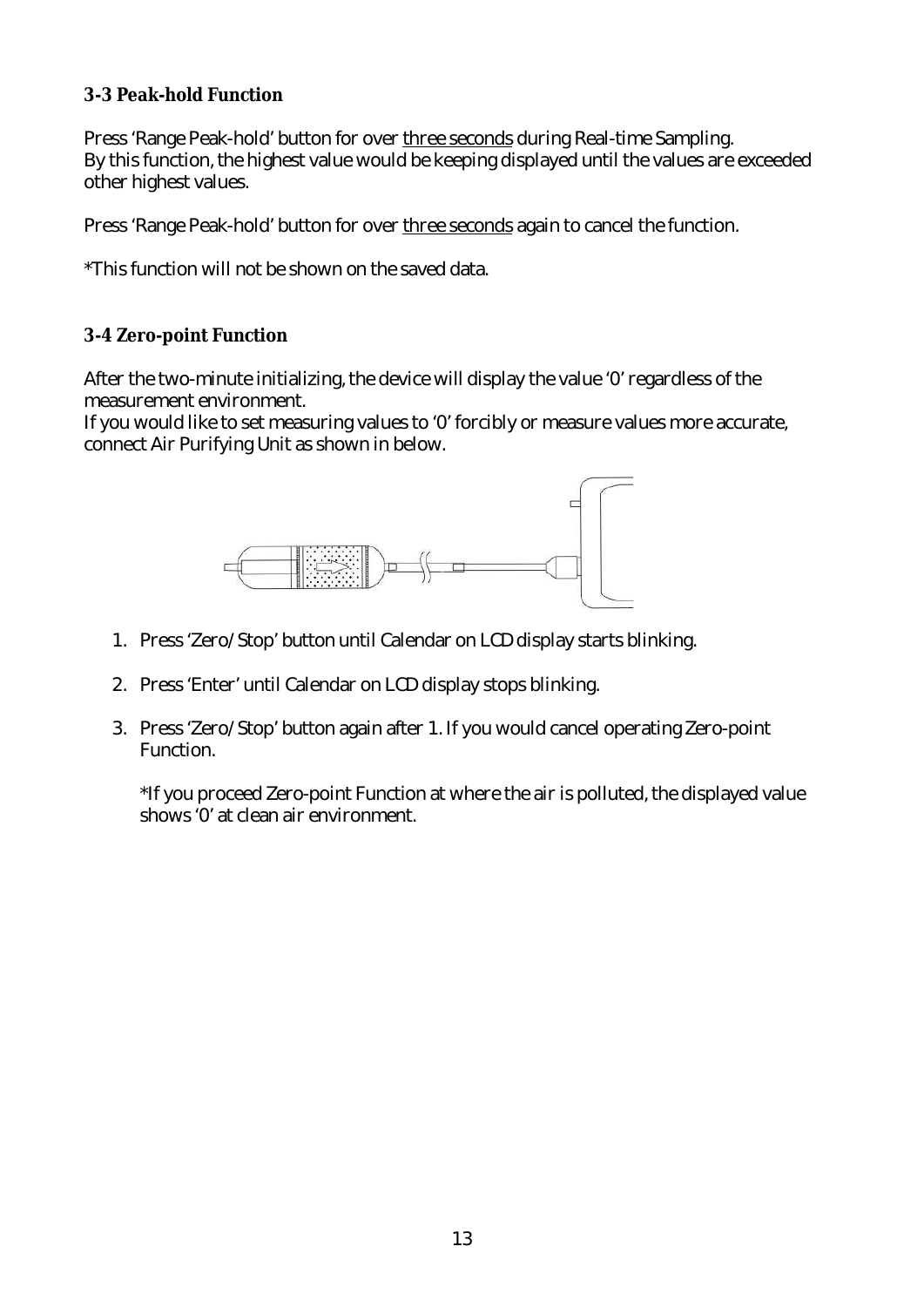#### **4. How to Use Data Filing Software 4-1 How to Download Software**

Software is used to transfer data from the device to PC by using USB Connection Cable.

- 1. Enter the following URL and go to: http://www.odormonitor.com/download.html
- 2. Enter personal information for product registration.

#### **4-2 How to Install Software**

1. Open SetupTDM jp.msi. \*Install software under Windows TDMinistrative privileges.

| Handheid odor meter(OMX-SRM)                                                                                                                                                                                                                                                                          |        | <b>Listed</b> |        |
|-------------------------------------------------------------------------------------------------------------------------------------------------------------------------------------------------------------------------------------------------------------------------------------------------------|--------|---------------|--------|
| Welcome to the Handheld odor meter(OMX-SRM)<br>Setup Wizard                                                                                                                                                                                                                                           |        |               |        |
| The installer will guide you through the steps required to install Handheld odor meter(OMX-SRM) on<br><b>VOUR CORROLABIL</b>                                                                                                                                                                          |        |               |        |
| WARNING: This computer program is protected by copyright leve and international treaties.<br>Linauthorized duplication or distribution of this program, or any portion of it, may result in zevere civil<br>or coming penalties, and will be prosecuted to the maximum extent possible under the law. |        |               |        |
|                                                                                                                                                                                                                                                                                                       | Cancel | cBad          | Next > |

2. Installation starts with below window.Click Next.



3. Check Agree after reading terms and conditions of Software License Agreement. Click Next.

| M パンティにおいモニター                                                                             | $15 - 20$   |
|-------------------------------------------------------------------------------------------|-------------|
| インストール フォルターの選択                                                                           |             |
| インストーラーはカのウォルダーへ バンディにおいモニター をインストールします。<br>このフォルダーについて、ストナなコエリトへ「ホワリック」でください。別のフォルダーにインス |             |
|                                                                                           |             |
| フォルダー(E)                                                                                  |             |
| CWhoman Files (x36/#SHD(rE) Technologyのリンティにおいモニク                                         | de Bill FO. |
|                                                                                           | ディスク機械(以上)  |
| ハンディにおいそニターを挑在のユーザー用か、またはすべてのユーザー用にインストールします。<br>□ すべてのユーザー(E)                            |             |
| まこのユーザーのみ(M)                                                                              |             |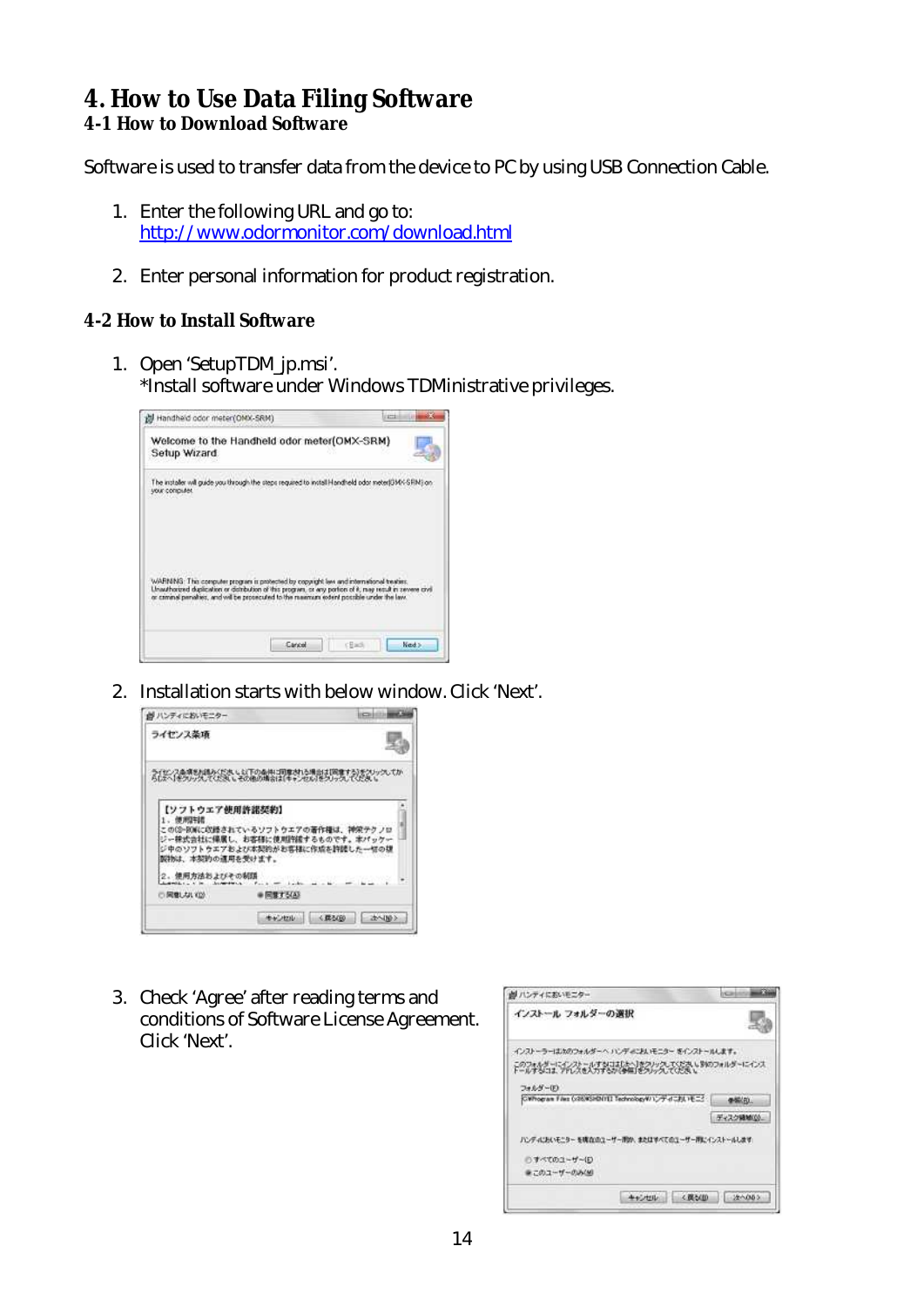4. Select the place where you would like to install the software. Click Next.



5. Click Next.



6. If below window appeared, click Yes to continue installation.



7. Click Cancel if needed.

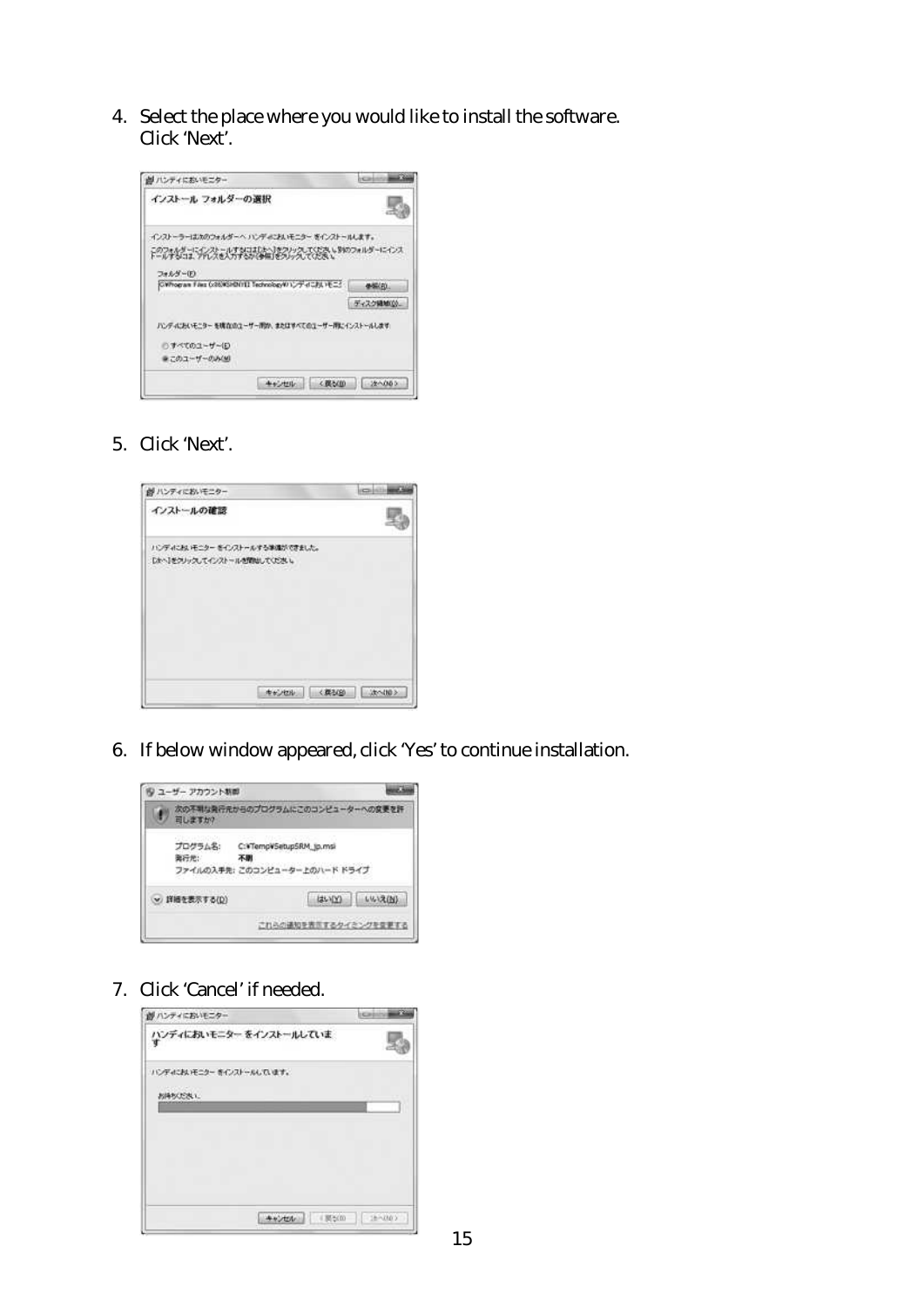8. Installation procedure will be completed by clicking Close.

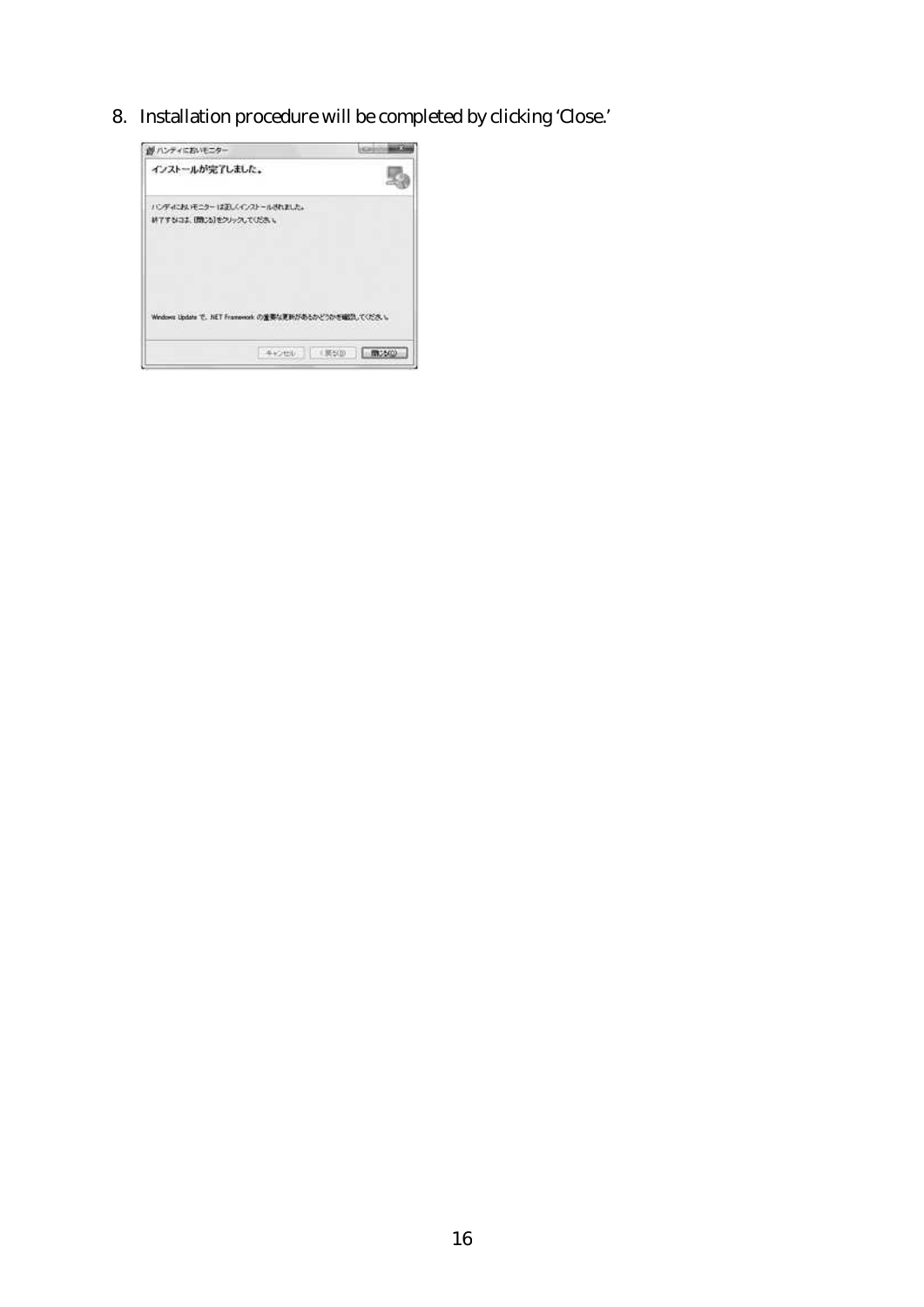#### **How to Install USB Drivers Software**

Install USB Drivers Software before connecting USB cable to PC.

To download the latest version, enter the following URL and go to: http://www.silabs.com/product/mcs/Pages/USBtoUARTBridgeVCPDrivers.aspx

1. Decompress CP210x VCP Windows.zip in selected folder.



2. Open the decompressed file.



3. If PCsCPU is 32bit, dick CP210xVCPInstaler\_x86.exe. If 64bit, dick CP210xVCPInstaller\_x64.exe. \*Warning message will appear if incorrect file is dicked.

|  | Device Driver Installation Wizard                                    |  |
|--|----------------------------------------------------------------------|--|
|  | You have to run the 64-bit version of DPInst.exe on this<br>machine. |  |
|  | Contact the vendor that provided you this package.                   |  |
|  | oк                                                                   |  |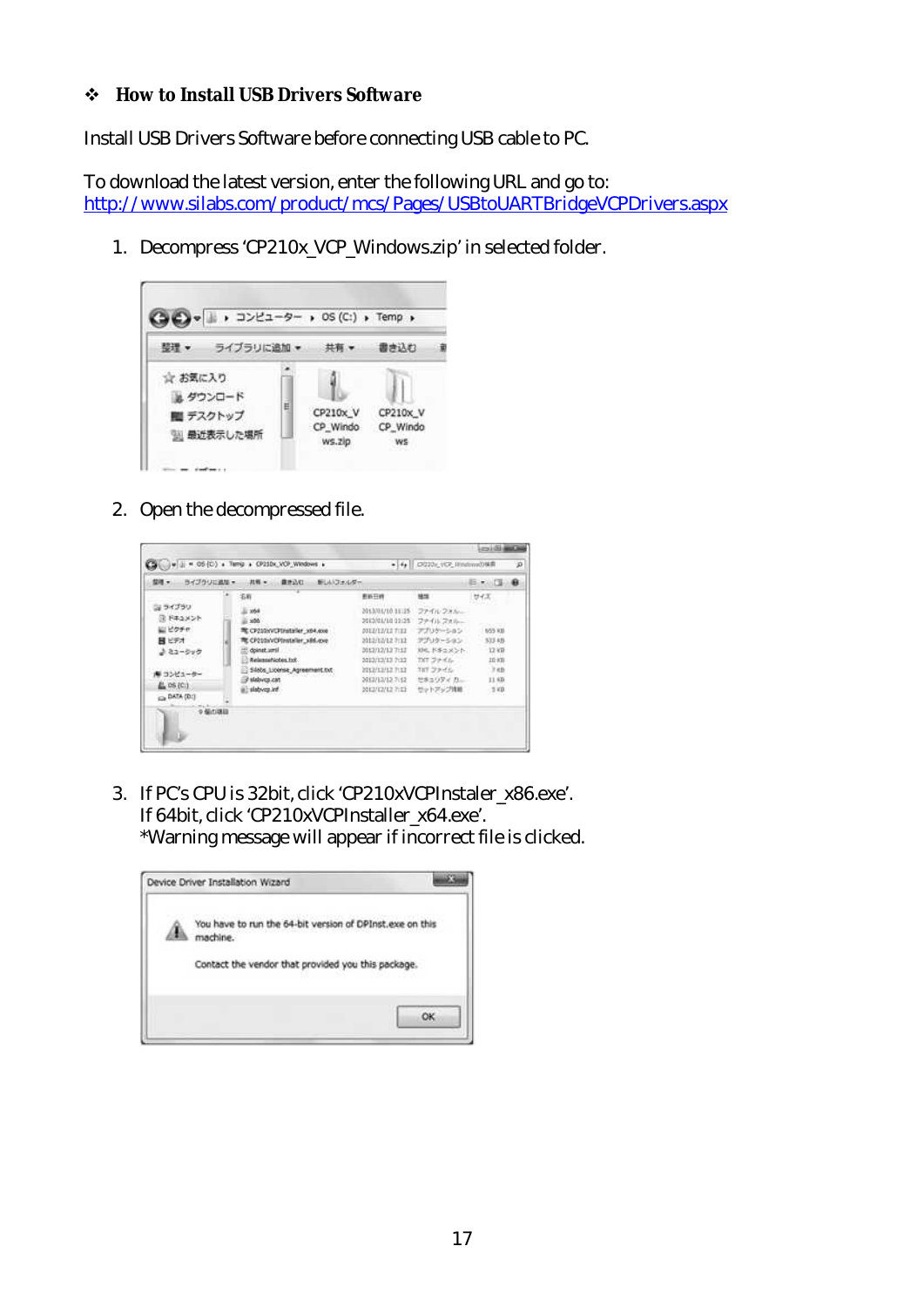#### 4. Click Next.



5. Confirm License Agreement, the check I accept this agreement. Click Next.



6. Installation procedure will be completed by clicking Done.



#### **Reference**

After installation of USB Drivers software, Device Manager will display Silicon Labs CP210x USB to UART Bridge(COM). Assign COM number will be displayed.

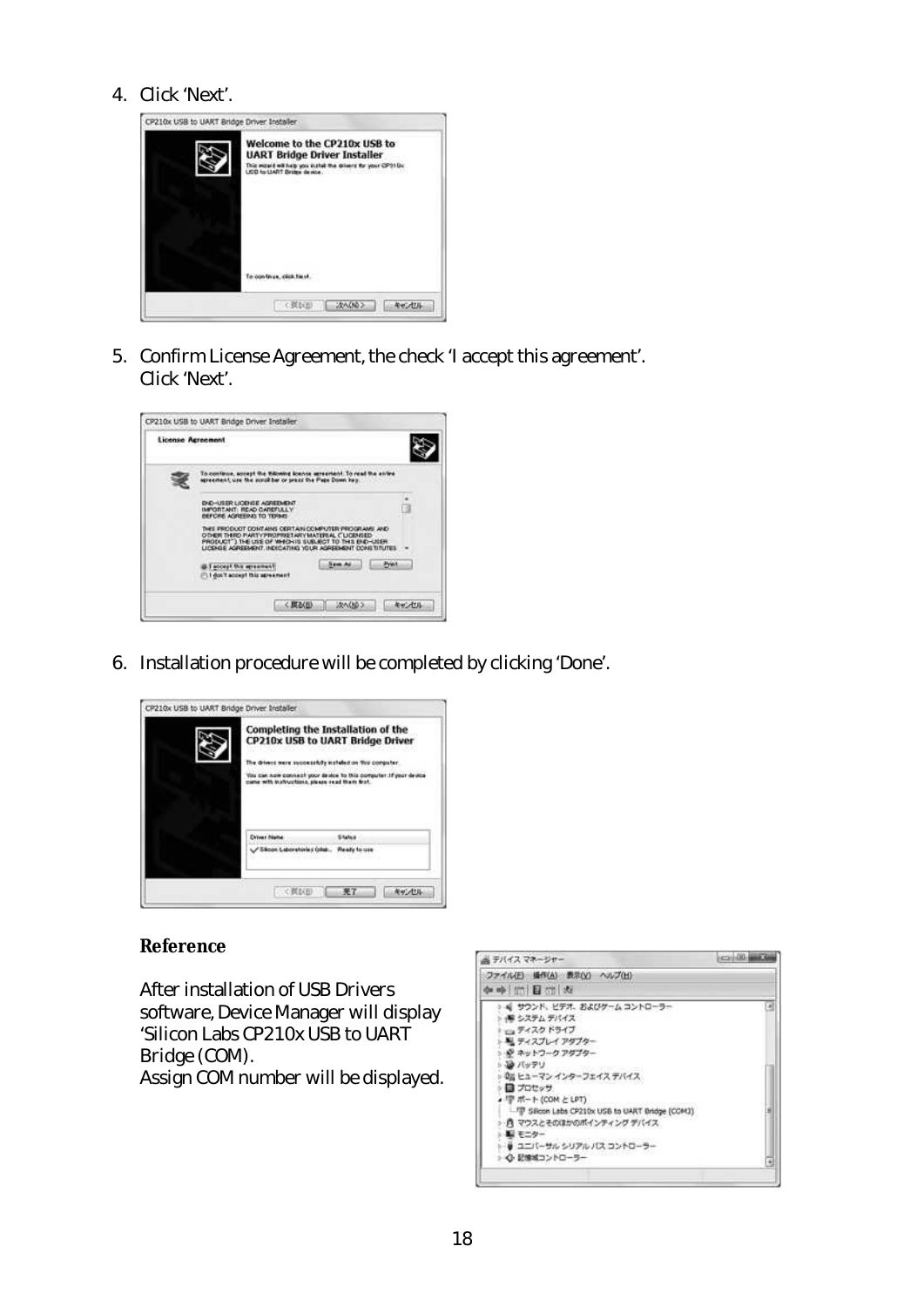#### **4-3 Preparation**

Connect the device to PC by USB connection cable.





5-4 How to Open Software

- 1. Double-click shortcuticon on desktop.
- 2. Or, go to Start > All Programs > SHINYEI Technology > Handheld Odor Meter (OMX-TDM).

SDDF Ver. 2.0 Save View

Help



3. Main Screen will appear.



4. Read Handheld Odor Meter Data Filing Software Manual for detailed operation procedure.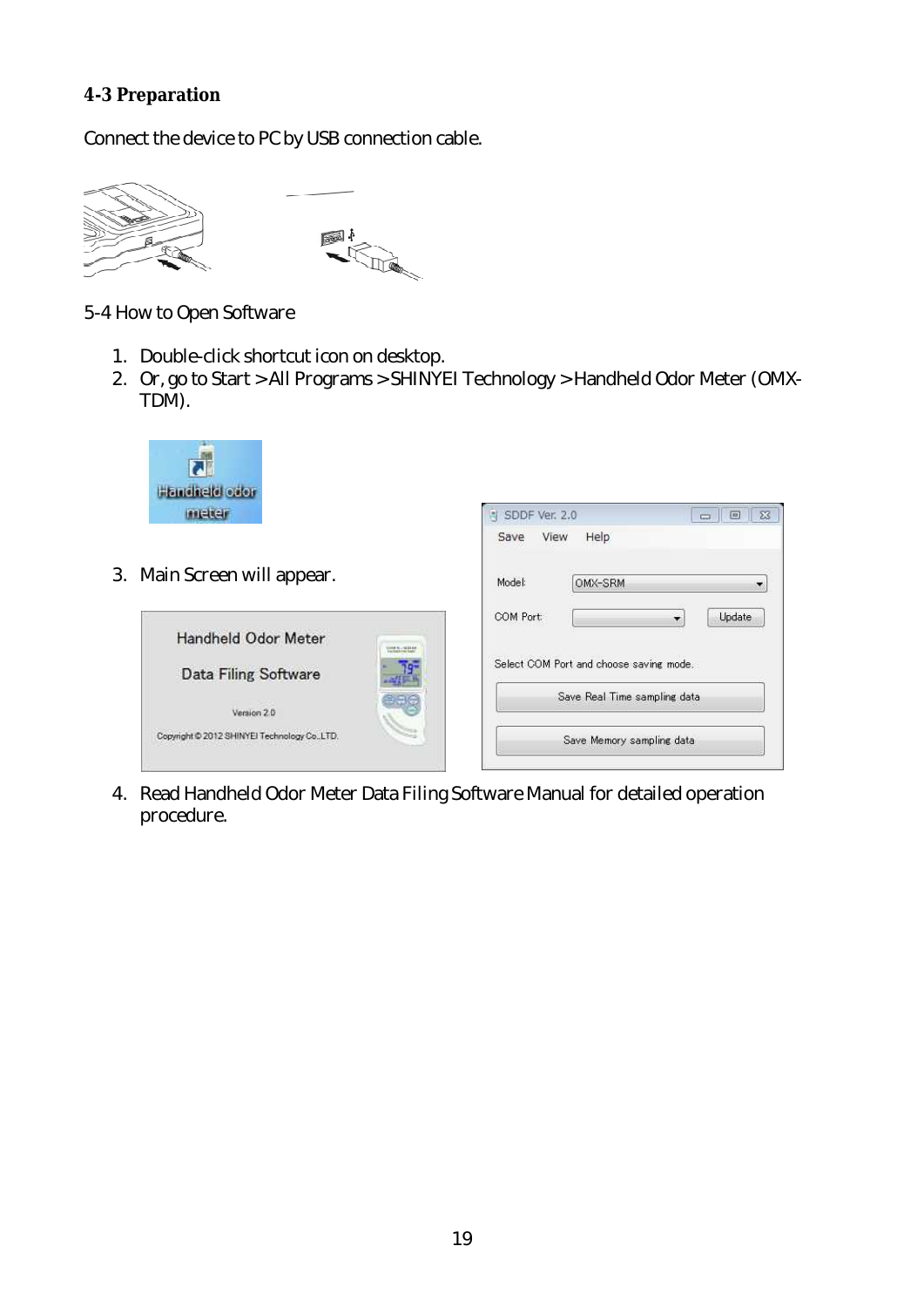## **5. Specification**

| <b>Detection Method</b>   | Semiconductor Gas Sensor                                    |  |
|---------------------------|-------------------------------------------------------------|--|
| Object Gas                | <b>TVOC</b>                                                 |  |
| Sampling Method           | Continuous Sampling with Built-in Pump                      |  |
| Detection Range           | O to 9999µ q/ in Toluene Concentration                      |  |
| Display                   | Digital LCD Display                                         |  |
|                           | 0 to 9999                                                   |  |
|                           | Response Time at 90%:                                       |  |
| Response Time             | Toluene: 500µ g/ within 40 seconds                          |  |
|                           | Toluene: 1500µ g/ within 60 seconds                         |  |
|                           | Toluene: 6000µ g/ within 60 seconds                         |  |
| Power Source              | Two AA Size Alkaline Batteries or AC Adaptor                |  |
|                           | *Battery life for continuous measurement s approx. 7 hours. |  |
| <b>Consumed Power</b>     | Approx. 1100mW with AA Size Alkaline Batteries              |  |
| Storage Temperature Range | $0$ to $40^{\circ}$ C                                       |  |
| <b>Dimensions</b>         | W74 x L167.5 x D35                                          |  |
| Memory                    | Up to 32,732 Data, Up to 511 files                          |  |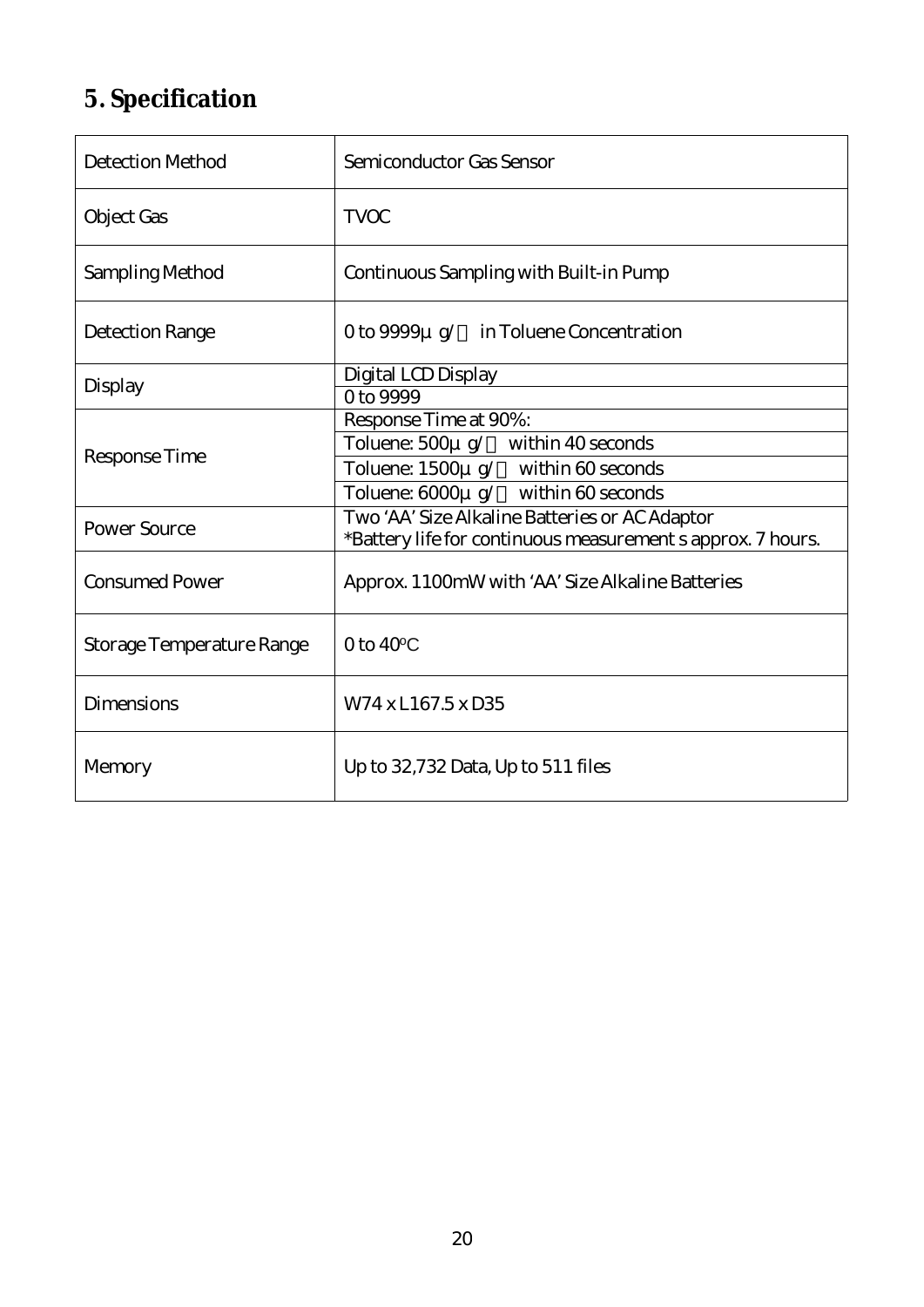## **6. Maintenance and Servicing**

#### **6-1 Replacement of 'AA' Size Alkaline Batteries**

When Battery status on LCD Display becomes Low, replace AA size alkaline batteries as follows;



#### **6-2 Replacement of Button Battery**

The unit uses a button battery (model: CR2032) for memory back up.

When to replace:

- Approx. five years after the purchase
- When Calendar or Time on LCD is not displayed correctly.

Follow the procedure below:

1. Switch power OFF, remove AA batteries and disconnect the AC adaptor.



2. Strongly push the round part if the battery holder until the left part of the battery moves up, and take out the battery.

\*Do not usemetal tools likescrewdrivers,or easily broken tools likepencils.



3. Insert the new battery on a slant and slowly.

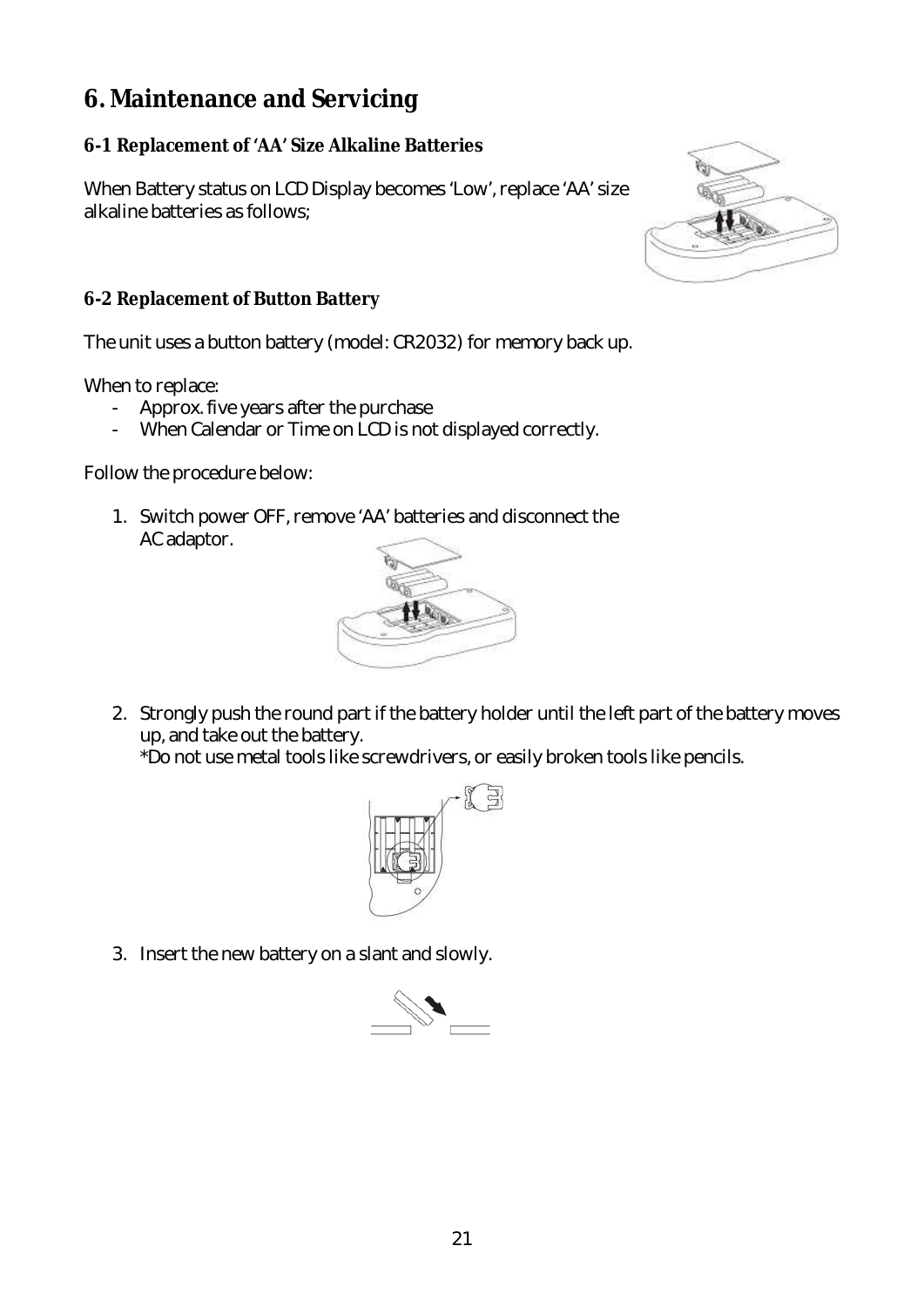#### **6-3 Maintenance of Air Purifying Unit**

It is recommended to replace activated carbon and filters in Air Purifying Unit to prevent gases absorbed in the unit.

Follow the procedure below:

1. Twist the unit to open.



- 2. Take out top wire gauze, top filter, activated carbon, and bottom filter. \*Do not take out bottom wire gauze.
- 3. Replace bottom filter and activated carbon by the line. \*Do not exceed linewhen replaceactivated carbon.
- 4. Replace top filter and top wire gauze.

#### **6-4 Replacement of Filter for Suction Nozzle**

Twist Suction Nozzle and replace filer if necessary.